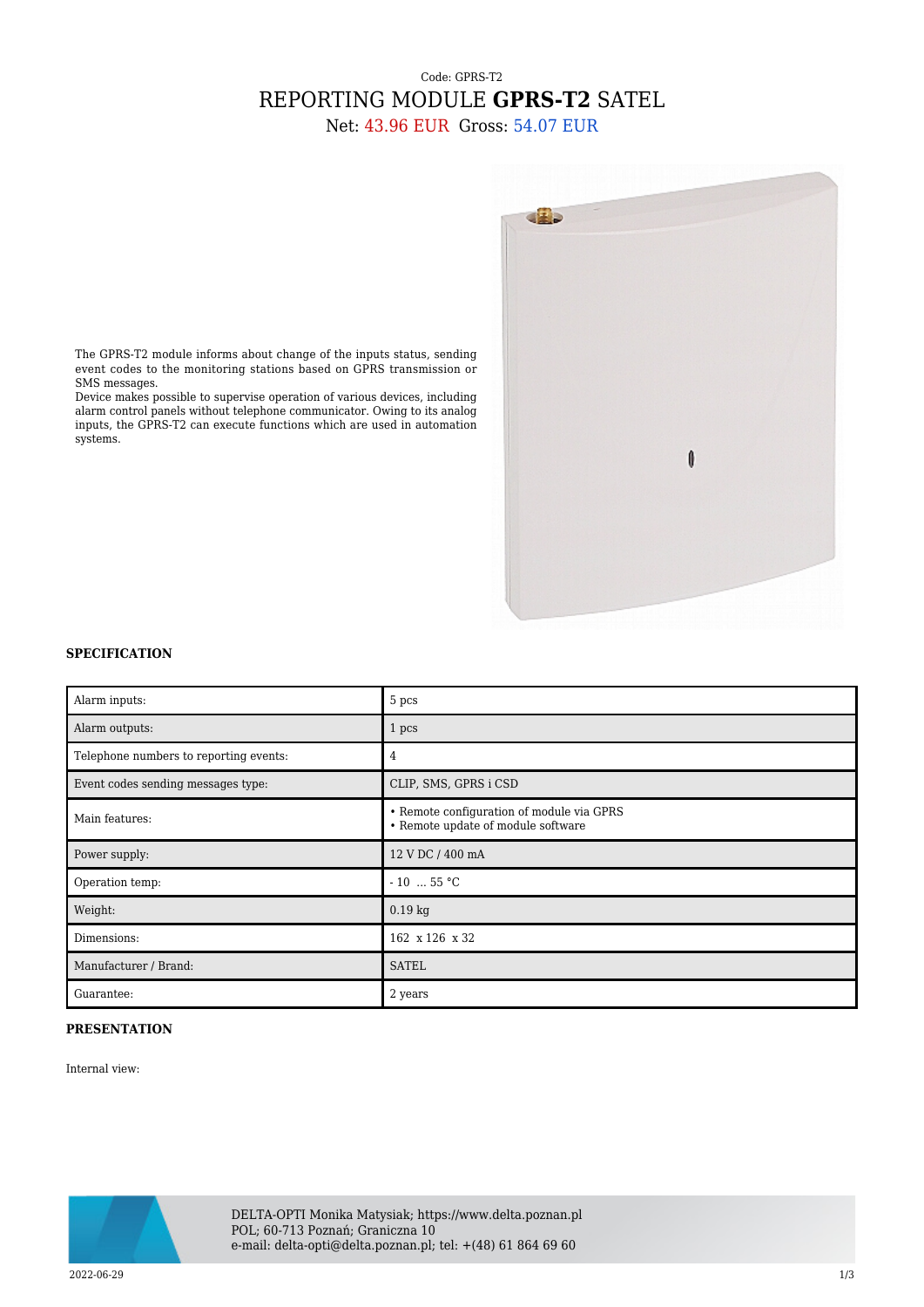

Mounting side view:



Transmission schematic diagram:



- 1) Device
- 2) GPRS-T2
- 3) monitoring station
- 4) phone
- 5) monitoring devices (from 1 to 4) 6) outputs state monitoring
- 7) Monitoring GPRS, SMS



DELTA-OPTI Monika Matysiak; https://www.delta.poznan.pl POL; 60-713 Poznań; Graniczna 10 e-mail: delta-opti@delta.poznan.pl; tel: +(48) 61 864 69 60